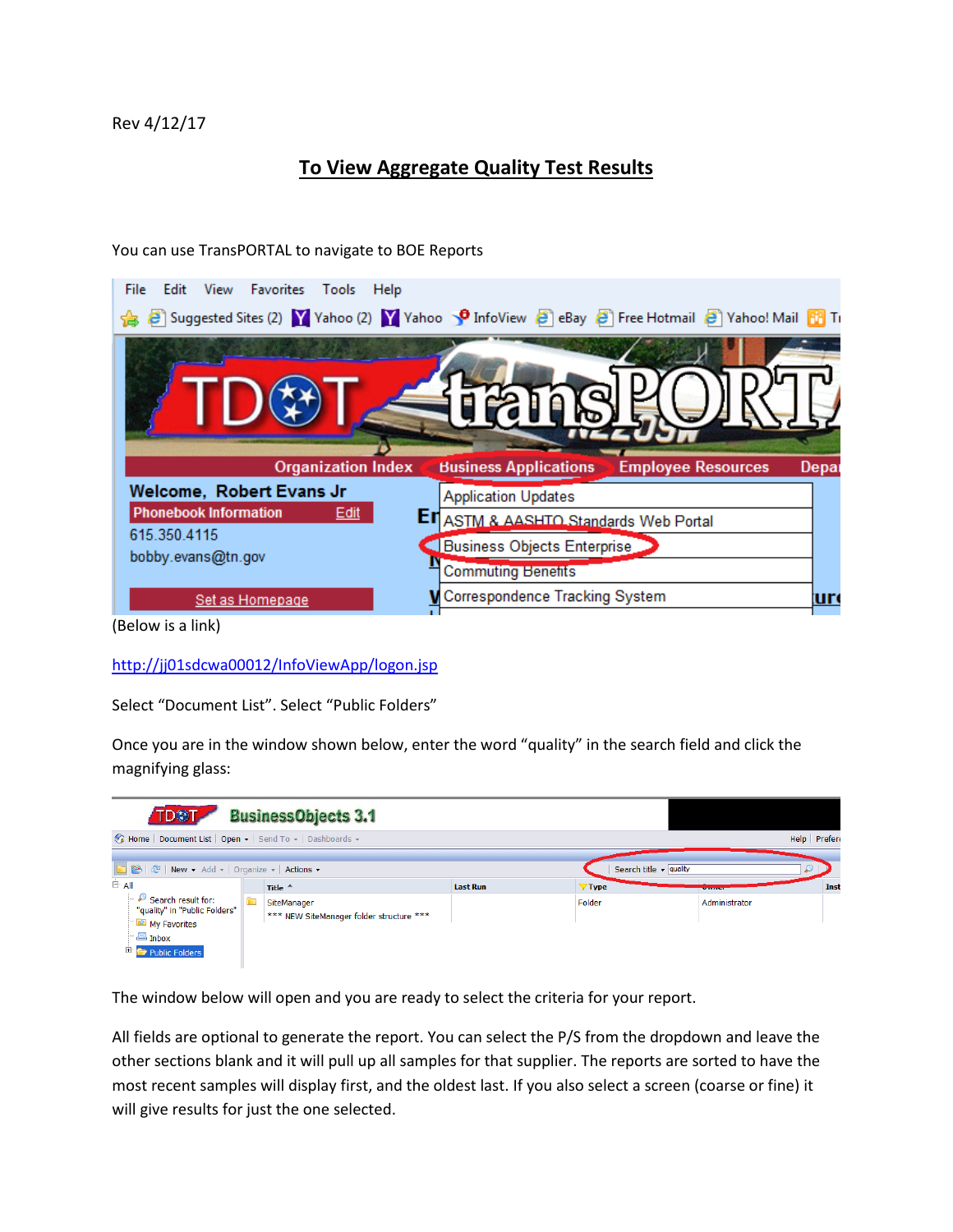If you select just a sample ID or Lab Reference (serial) numbers for a specific sample you want to see, you can select it and see just the results for that 1 sample. NOTE: the list of samples is not filtered by screen or P/S selections made. If you select a P/S and a sample that is not theirs, you may end up with a blank report.

Additional warning: you must select "Fine" in the "Screen" drop-down in order to see gravity test results for fine aggregate samples

| View - Quality of Fine & Coarse Aggregate RR049     |         |                  |        |            |
|-----------------------------------------------------|---------|------------------|--------|------------|
| Enter prompt values.                                |         |                  |        |            |
|                                                     |         |                  |        |            |
|                                                     |         |                  |        |            |
| Select Aggregate Supplier (Optional):               |         |                  |        |            |
| Rogers Group - Gallatin Aggregate                   | ▼       |                  |        |            |
|                                                     |         |                  |        |            |
|                                                     |         |                  |        |            |
| Select Screen (Optional):                           |         |                  |        |            |
|                                                     |         |                  |        |            |
| $\cdots$                                            | ▼       |                  |        |            |
|                                                     |         |                  |        |            |
|                                                     |         |                  |        |            |
| Select Lab Reference Number - Sample ID (Optional): |         |                  |        |            |
| Available Values:                                   |         | Selected Values: |        |            |
| jj002821555092906                                   | Ą       |                  |        |            |
| jj002821555101410<br>jj00282155E144120              | 国<br>-> |                  |        |            |
| jj00282155E153607<br>jj00282155E155633              |         |                  |        |            |
| jj00282155M111616                                   | $\gg$   |                  |        |            |
| jj00282155M150339<br>jj00282155T132801              |         |                  |        |            |
|                                                     |         |                  | Remove | Remove All |
|                                                     |         |                  |        |            |
|                                                     |         |                  |        |            |
|                                                     |         |                  |        | <b>OK</b>  |
|                                                     |         |                  |        |            |

The report generated can be saved and/or printed. Select PDF when saving the report so it will be in a format that can be viewed by anyone.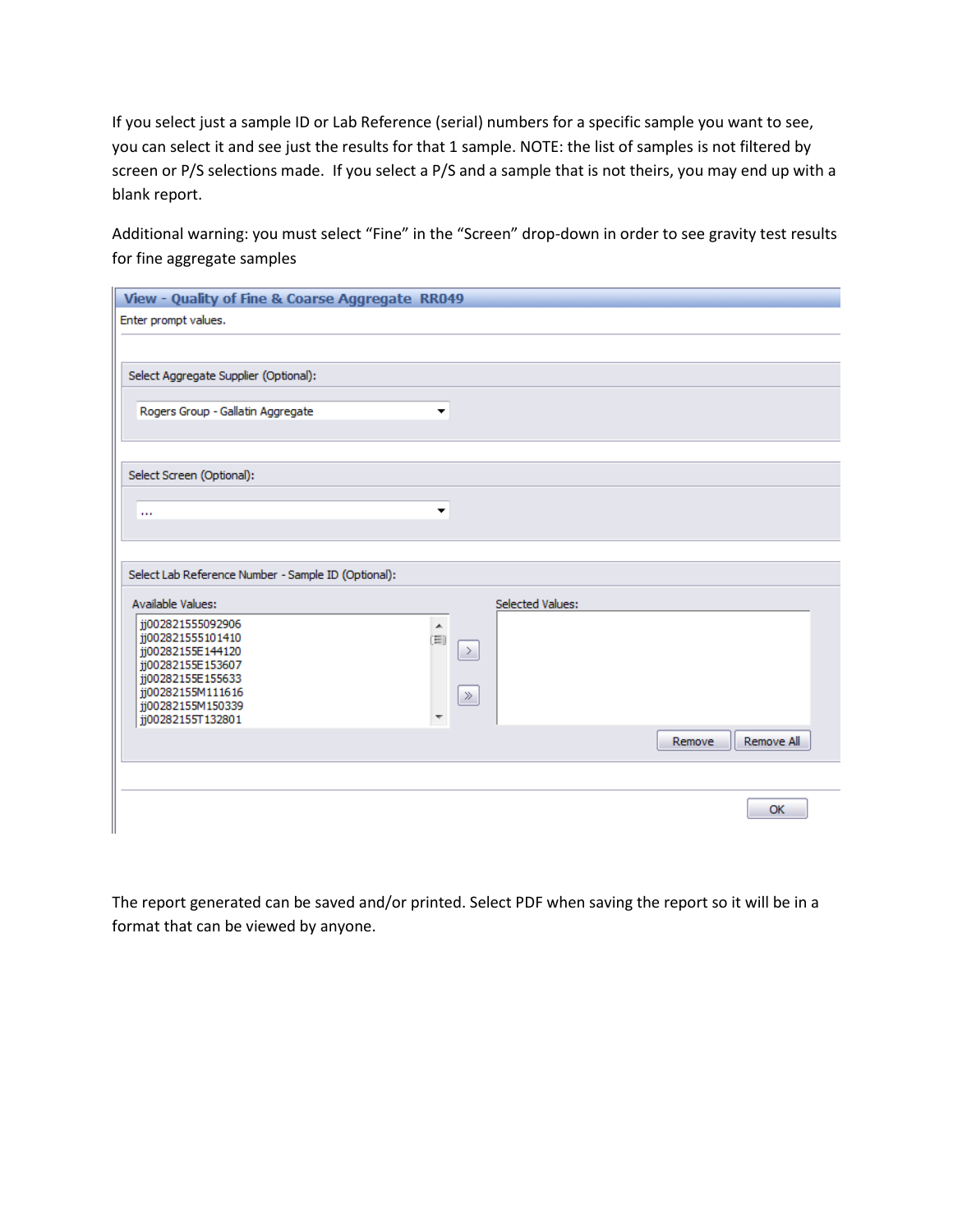|                    |                                     | <b>View - Quality of Fine &amp; Coarse Aggregate RR049</b> |   |  |  |  |  |
|--------------------|-------------------------------------|------------------------------------------------------------|---|--|--|--|--|
| Ħ                  |                                     | <b>FE Parameters B</b> Group Tree   K<br>71                |   |  |  |  |  |
| <b>Main Report</b> |                                     |                                                            |   |  |  |  |  |
| ii0492615          | Export                              |                                                            | × |  |  |  |  |
|                    | File Format:                        |                                                            |   |  |  |  |  |
|                    |                                     | Crystal Reports (RPT)                                      |   |  |  |  |  |
|                    | Pac<br><b>Crystal Renorts (RPT)</b> |                                                            |   |  |  |  |  |
|                    | <b>PDF</b>                          |                                                            |   |  |  |  |  |
|                    |                                     | Microsoft Excel (97-2003)                                  |   |  |  |  |  |
|                    |                                     | Microsoft Excel (97-2003) Data-Only                        |   |  |  |  |  |
|                    |                                     | Microsoft Word (97-2003)                                   |   |  |  |  |  |
|                    |                                     | Microsoft Word (97-2003) - Editable                        |   |  |  |  |  |

Below is what the PDF version of the report will look like:

Print Date: 07/07/2015 JJ01563

Producer: Rogers Group - Gallatin Aggregate<br>Producer Location: Nashville, TN

Exact Location in quarry where sample obtained:

**STATE OF TENNESSEE** DEPARTMENT OF TRANSPORTATION Fine/Coarse Aggregate Quality Report



| <b>Parameters:</b>                            | Aggregate Supplier:<br>Screen:<br>Lab Reference Number - Sample ID: | Rogers Group - Gallatin Aggregate<br>Optional<br>Optional |  |                                      |  |
|-----------------------------------------------|---------------------------------------------------------------------|-----------------------------------------------------------|--|--------------------------------------|--|
|                                               |                                                                     |                                                           |  | County/Region: Region 3 - Montgomery |  |
| Lab Reference Number: 15PA231                 |                                                                     |                                                           |  | Date Sampled: 04/10/2015             |  |
| Sample ID: ii04926154A131638                  |                                                                     |                                                           |  | Date Received: 04/10/2015            |  |
| Material: 903.01.000 - Generic Aggregate Code |                                                                     |                                                           |  | Date Authorized: 04/29/2015          |  |
| <b>Pit Number:</b>                            |                                                                     | <b>Pit Location:</b>                                      |  |                                      |  |

Sampled by: jj01349<br>Sampled from:

| <b>Coarse Aggregate Analysis</b> |                               |                          |                 |                       |             |                           |      |                     |                    |
|----------------------------------|-------------------------------|--------------------------|-----------------|-----------------------|-------------|---------------------------|------|---------------------|--------------------|
| <b>Screen Analysis</b>           |                               |                          |                 | <b>Soundness Test</b> |             |                           |      |                     |                    |
| <b>Screen</b>                    | Weight                        | Percent                  | Total %         | <b>Total %</b>        | Weight      | Weight<br>Percent<br>Loss |      |                     | <b>Corrected %</b> |
|                                  | <b>Retained</b>               | <b>Retained</b>          | <b>Retained</b> | Passsing              |             | <b>Retained</b>           |      | Loss                | Loss               |
| 2 <sup>m</sup>                   | 0                             | ۵                        | o               | 100                   | o           | o                         | 0    | o                   | o                  |
| $1 - 1/2"$                       | 0                             | 0                        | 0               | 100                   | o           | 0                         | 0    | o                   | o                  |
| 4"                               | 0                             | o                        | 0               | 100                   | 0           | 0                         | o    | o                   | o                  |
| 3/4"                             | 3259.0                        | 15.3                     | 15.3            | 85                    | 506.0       | 486.0                     | 20.0 | 4.0                 | 0.6                |
| 1/2"                             | o                             | 0                        | 15.3            | 85                    | o           | 0                         | 0    | 0                   | o                  |
| 3/8"                             | 15123.0                       | 71.0                     | 86.3            | 14                    | 1001.0      | 962.0                     | 39.0 | 3.9                 | 2.8                |
| No. 4                            | 2918.0                        | 13.7                     | 100.0           | 0                     | 300.0       | 293.0                     | 7.0  | 2.3                 | 0.3                |
| <b>No. 8</b>                     |                               |                          |                 |                       |             |                           |      |                     |                    |
| No. 16                           |                               |                          |                 |                       |             |                           |      |                     |                    |
| No. 30                           |                               |                          |                 |                       |             |                           |      |                     |                    |
| No. 50                           |                               |                          |                 |                       |             |                           |      |                     |                    |
| No. 100                          |                               |                          |                 |                       |             |                           |      |                     |                    |
| No. 200                          |                               |                          |                 |                       |             |                           |      |                     |                    |
| <b>PAN</b>                       | 0                             | o                        |                 |                       |             |                           |      | <b>Total % Loss</b> | 3.7                |
| <b>TOTAL</b>                     | 21300.0                       | 100.0                    |                 |                       | % Soundness |                           |      |                     | 96.3               |
|                                  |                               |                          |                 |                       |             |                           |      |                     |                    |
|                                  | <b>Specific Gravity:</b>      | 2.69                     |                 |                       |             |                           |      |                     |                    |
|                                  | <b>Bulk Specific Gravity:</b> | 2.70                     |                 |                       |             |                           |      |                     |                    |
|                                  | <b>Wear Loss by Abrasion:</b> | 24%                      |                 |                       |             |                           |      |                     |                    |
|                                  | Unit Weight:                  | $0$ lbs/ $\mathsf{ft}^n$ |                 |                       |             |                           |      |                     |                    |
|                                  | <b>Absorption:</b>            | 0.48%                    |                 |                       |             |                           |      |                     |                    |

This material meets the requirements of the specification for 903.01.000.